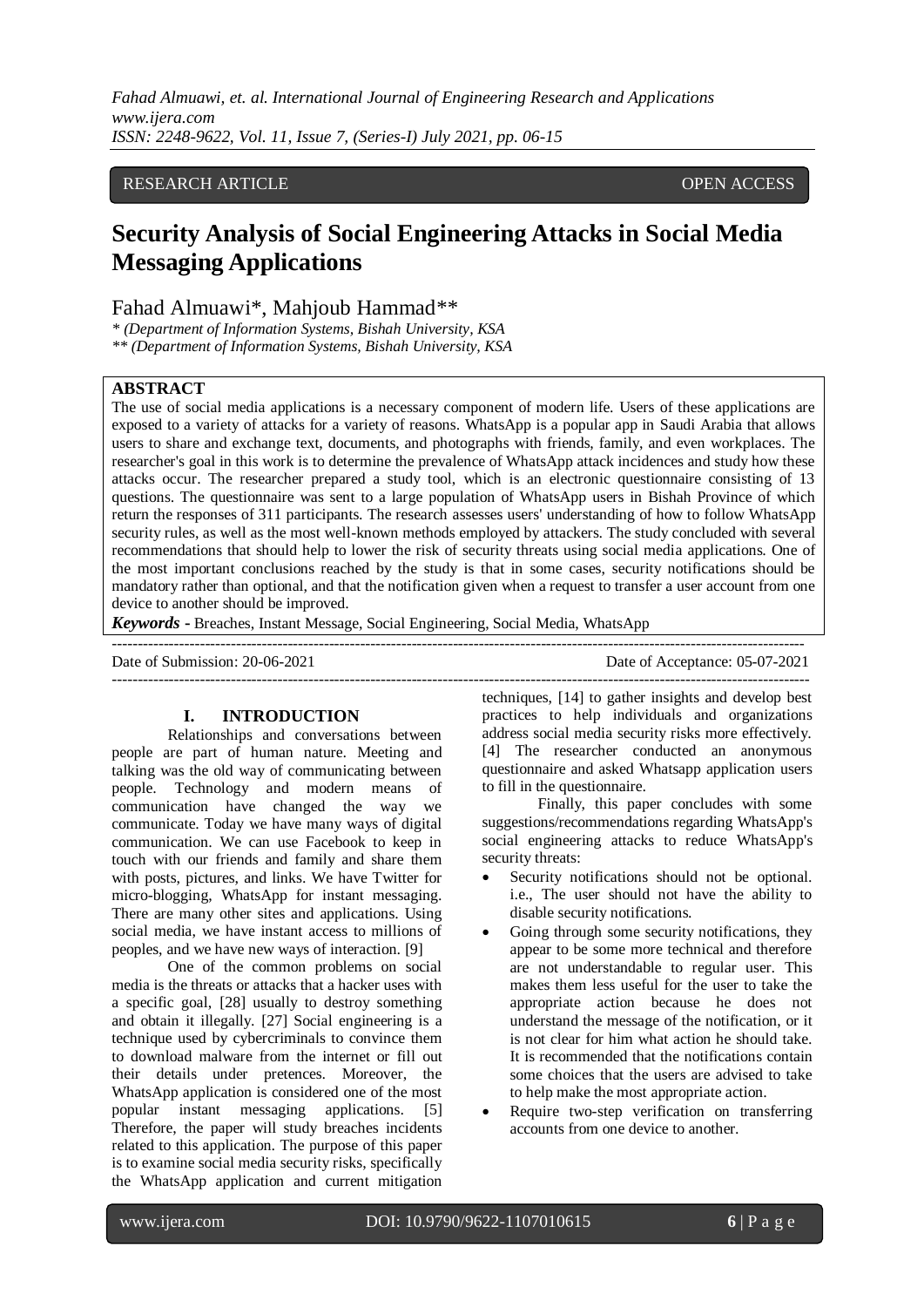# **II. LITERATURE REVIEW**

The literature review is executed to several practitioners and academic papers and books and defines Social Engineering, the Social Engineering attack and analysis Attacks on Secure Messaging Applications. Also, the researchers discuss issues such as user awareness and, finally, pay tribute to the effort expended to create methods that will help assess social media security.

#### **2.1 Social Engineering definitions**

Social engineering is the psychological manipulation of people into performing actions or divulging confidential information. [24] Social engineering is the exploitation of human error to obtain private information, access, or valuables. By doing ways to entice unsuspecting users to divulge the data. [1] [16]

Many information security practitioners and academia define social engineering, as described below:

The Team of Security Through Education:

We define it as, "Any act that influences a person to take an action that may or may not be in their best interest." [26]

#### **2.2 Awareness of social engineering and countermeasures**

Social engineers use a variety of persuasion strategies to persuade people to do what they want. Cyber-attacks can affect universities, hospitals, and educational institutions. To protect them from such attacks, we must boost social engineering awareness among students and other vulnerable populations. [12]

According to one of the study reports, [3] The researcher suggested a threat analysis approach based on graphs for social engineering and technological attacks. The most effective path for the attacker can be defined using mathematical equations. The researcher used a systematic method to clarify the situation, channel, attacker, and related principles and the effectiveness of the proposed strategy in preventing attacks. [3] Authority, obedience, and lying are all traditional methods of coercion. According to the author, robots will be able to search online, collect the desired information, and then process the data to extract behavioural patterns in a specific time. Similarly, the author stressed the importance of informing people about information security and social engineering attacks in various studies.

[7] [8] [12] The authors of the study studied into the dangers of human attacks before suggesting ways to safeguard against them. The authors also looked into the various methods of human manipulation and the mediums utilized in social engineering attacks (phone, web, and physically). Finally, the authors presented a number of techniques for protecting against attacks.

## **2.3 Moral principles and social engineering studies**

Mouton et al. addressed the ethical consequences of social engineering research in their study [2]. To begin, researchers clarified that ethical considerations must be taken into account when conducting social engineering research. The researcher also explored concerns about performing social engineering in public relations.

#### **2.4 About Whatsapp**

WhatsApp is a mobile messaging program that allows users to exchange messages without having to pay for SMS. It was founded in 2009 with the tagline "Simple. Personal. Real-time messaging." Brian Acton and Jan Koum launched the WhatsApp messenger in 2009 with the goal of making communication and the sharing of multimedia message easier and faster. [21] WhatsApp relies on internet connections to keep users in touch with friends and family on their contact lists. It not only allows users to communicate with one another, but it also allows them to form groups and send unlimited photos, video, and voice messages. [14] [17]

According to studies, WhatsApp is the most popular instant messaging app among today's young. Because WhatsApp uses internet data, its popularity among adolescents has resulted in a large profit for service providers. WhatsApp's popularity among young people stems from the fact that it allows them to send limitless texts to their friends and family members at no cost other than the internet data plan that they already have on their phones. After downloading, the application is really simple to use. It displays you who in your contacts is using WhatsApp and also assists them in inviting their friends who have yet to download and use the app. They can then begin communicating, sharing audio and video files, updating status, etc. [22] [23]

#### **2.4.1 Definitions**

WhatsApp is a messaging app that allows you to communicate It's a common mobile instant messaging (MIM) app that lets users send text messages, images, links, and photos, as well as make voice calls [32]. It's also used to keep online communities together, thanks to features like groups and multi-party chat. [25]

WhatsApp provides free messaging and calling that is quick, simple, and safe, and is available on phones all over the world. [20]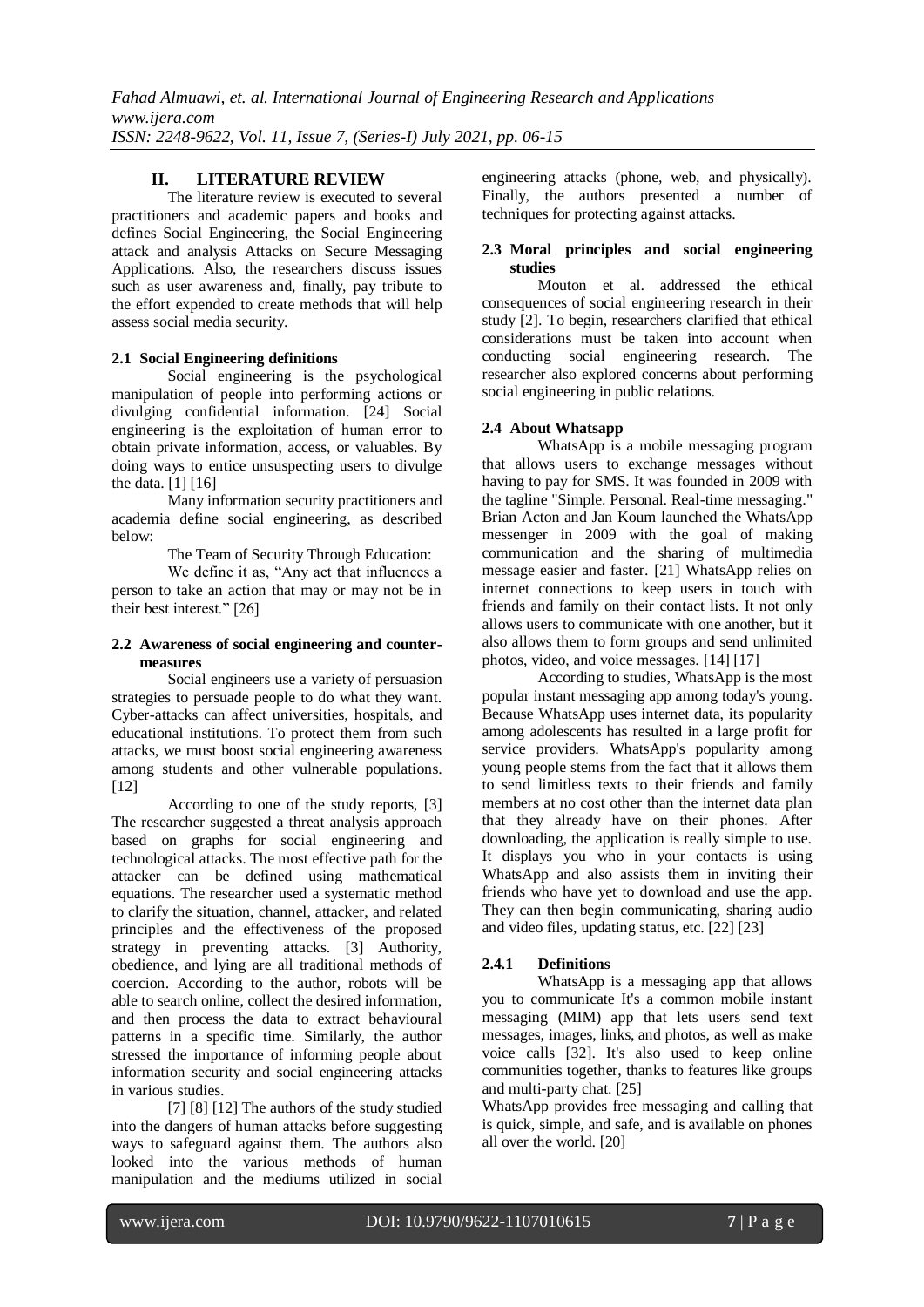#### **2.4.2 Privacy and security in WhatsApp**

WhatsApp began as a text-messaging service. It now allows you to send and receive a variety of media, including text, images, videos, documents, and location, as well as audio, video, and conference calls. [13] End-to-end encryption covers WhatsApp messages and calls, ensuring that no third party, including WhatsApp, can read or listen to them. [11] [31]

WhatsApp have several key features that provided both positive and negative use considerations. WhatsApp eased communication among MMs and supported participation in group activities despite differing schedules and geographic locations. [30] [32] Challenges encountered with WhatsApp included:

• Financial restrictions to data storage and continual access.

• Self-confidence using technology.

• Security and privacy concerns. [6]

#### **2.4.3 End-to-end encryption (E2EE) in WhatsApp**

End-to-end encryption is described as communications that remain encrypted from the sender's device to the recipient's device, with no third parties, including WhatsApp and our parent company Facebook. [11] [20]

The use of E2EE in common instant message (IM) apps like WhatsApp, Viber, Telegram, and Signal was investigated in a study [33]. Although IM apps are used by billions of people worldwide, offering functional encryption is a challenge. E2EE in group chats and various device support are two of these challenges [33]. Supporting E2EE in group chats on multiple devices linked to the same account, such as a smartphone and a laptop, goes beyond trivial, according to study [33]. Although both WhatsApp and Viber, which are both proprietary, have made E2EE the default setting for all conversations. If the communication channel is compromised, Signal Protocol supports forward secrecy, which prevents previously transmitted messages from being decrypted and read. [19]

WhatsApp had two billion monthly active users in March 2020, up from over one billion in February 2016. In February 2014, Facebook bought the service for 19 billion dollars, making it one of the world's most popular mobile messaging applications. The chart below shows how common it has become in recent years. [18]



Figure 1: Growth of WhatsApp users 2013 to 2020

#### **III. METHODOLOGY 3.1 Introduction**

WhatsApp is a popular smartphone app that allows users to send and receive IM. It enables Internet services to send and receive various types of text and multimedia messages among users or groups. A questionnaire-based research method was used to extract information about the respondents' characteristics regarding their level of use of WhatsApp. A questionnaire conducted targeting the most significant possible number of social media users in the Bishah governorate. The study asks about the most important reasons users disclose their data or fall victim to attackers. A sample size of 311 was used in this study and administered randomly amongst residents of Bishah so that it reaches different ages, genders and educational levels.

#### **3.2 Data Analysis**

In this section, we present an analysis of participants' responses to the questionnaire. The researcher did analyzed responses from 311 participants.

The questionnaire was performed an internet-based questionnaire using Google Forms and obtained responses. The study group of the research consists of 49 females (15.8%), 262 males (84.2%); a total of 311 persons should represent the society of Bishah (Table 1).

|  |  | <b>Table 1: Gender of Participants</b> |  |
|--|--|----------------------------------------|--|
|--|--|----------------------------------------|--|

| <b>Demographic Details</b> |        | <b>Frequency</b> | <b>Percent</b> |
|----------------------------|--------|------------------|----------------|
| <b>Gender</b>              | Male   | 262              | 84.2 %         |
|                            | Female | 49               | 15.8%          |
|                            | Total  | 311              | 100 %          |

Out of 311 participants responded to the question of age, 3 less than 15 years, 43 were between the ages 15 and 25, 245 were between the ages of 26 and 50 and 20 over 50 (Table 2). Most of the participants were in the 26-50 age range.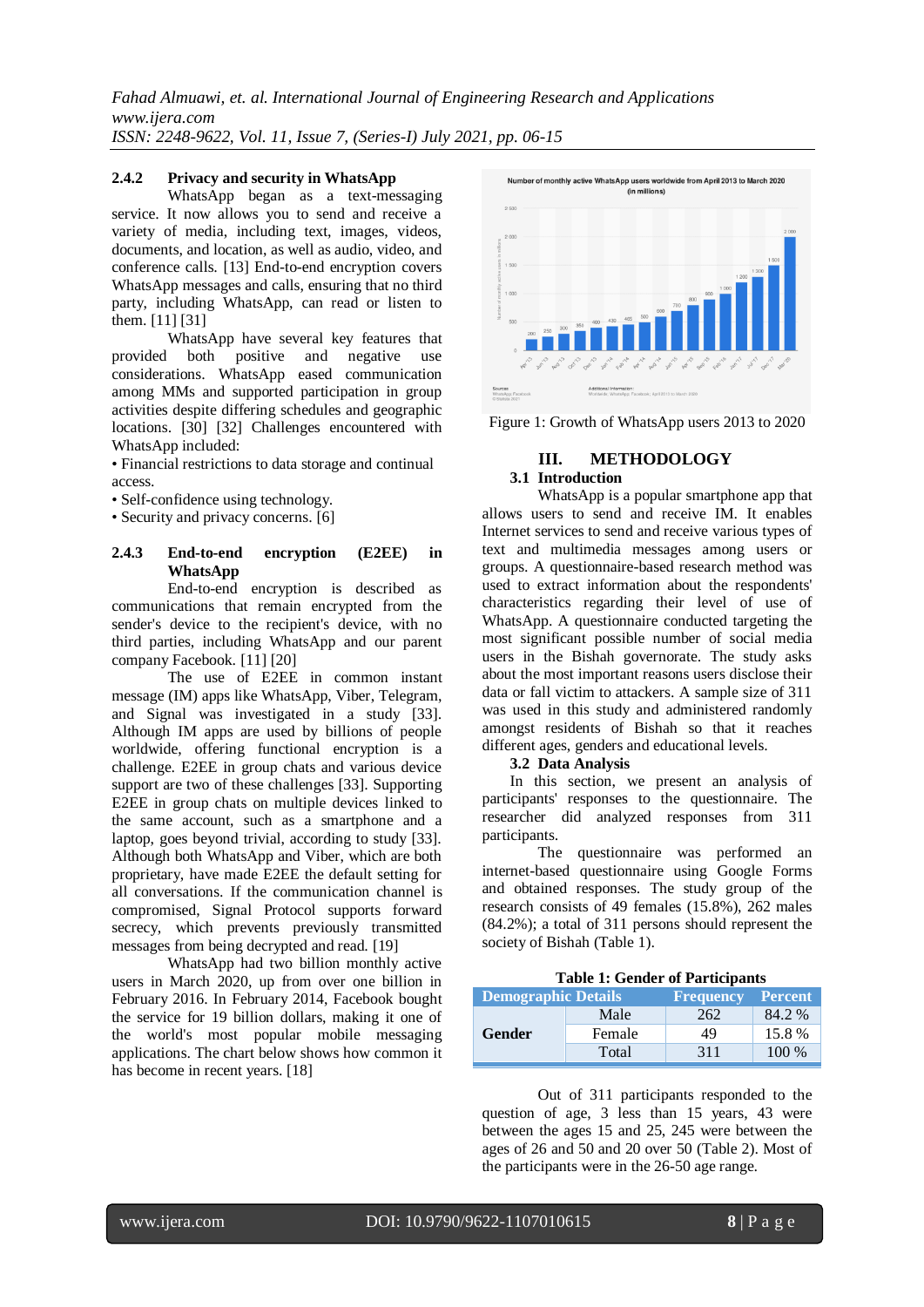| Table 2: Age of Participality                                    |              |     |       |  |  |  |
|------------------------------------------------------------------|--------------|-----|-------|--|--|--|
| <b>Demographic Details</b><br><b>Percent</b><br><b>Frequency</b> |              |     |       |  |  |  |
| Age<br>(years)                                                   | Less than 15 | 3   | $1\%$ |  |  |  |
|                                                                  | $15 - 25$    | 43  | 13.8% |  |  |  |
|                                                                  | $26 - 50$    | 245 | 78.8% |  |  |  |
|                                                                  | Over 50      | 20  | 6.4 % |  |  |  |
|                                                                  | Total        | 311 | 100 % |  |  |  |

# **Table 2: Age of Participants**

We asked the participants about their level of education. The result is available in (Figure 2). However, education is a core demographic question because participants in different education levels may answer differently based on their background in security and protection, as the researcher will try to analyze the respondent's awareness.



**Figure 2: Types of Qualification**

WhatsApp allows anyone to talk with their friends and family in a social environment. Based on these features, the researcher collected the data by asking the question, "Do you use WhatsApp?" Determine the prevalence and use of WhatsApp in the Bishah culture. The response rate was 100% with approval.

After testing it since November 2016, Facebook provided two-step verification in February 2017 to improve WhatsApp message protection significantly. One of the questionnaire's goals is to determine the level of consumer knowledge and enforcement of the company's policies to protect customers' privacy from unauthorized individuals. We are going to ask a question to find out the answer to this simple question. Have you allowed two-factor authentication?

The following were the responses: Twostep verification was not enabled by 45 of the 311 respondents. As shown below in (Figure 3).



**Figure 3: Participants Opinion about WhatsApp enabled two-step verification or Not.**

Additionally, we asked the participants, have you been exposed to any Whatsapp scam or robbery attempt?

The study indicates that about 16% of respondents answered yes and reported having previously been defrauded, while 84% said they had never been tricked before. (Figure 4)





Even with a significant development, such as WhatsApp rolling out end-to-end encryption, it ensures only you and the person you're communicating with can read or listen to what is sent, and nobody in between, not even WhatsApp. [11] (Figure 5) This is because, with end-to-end encryption, your messages are secured with a lock, and only the recipient and you have the unique key needed to unlock and read them. Surprisingly, despite WhatsApp's end-to-end security info messages and the high media attention, the majority of the participants were not even aware of encryption. A direct question is asked with multiple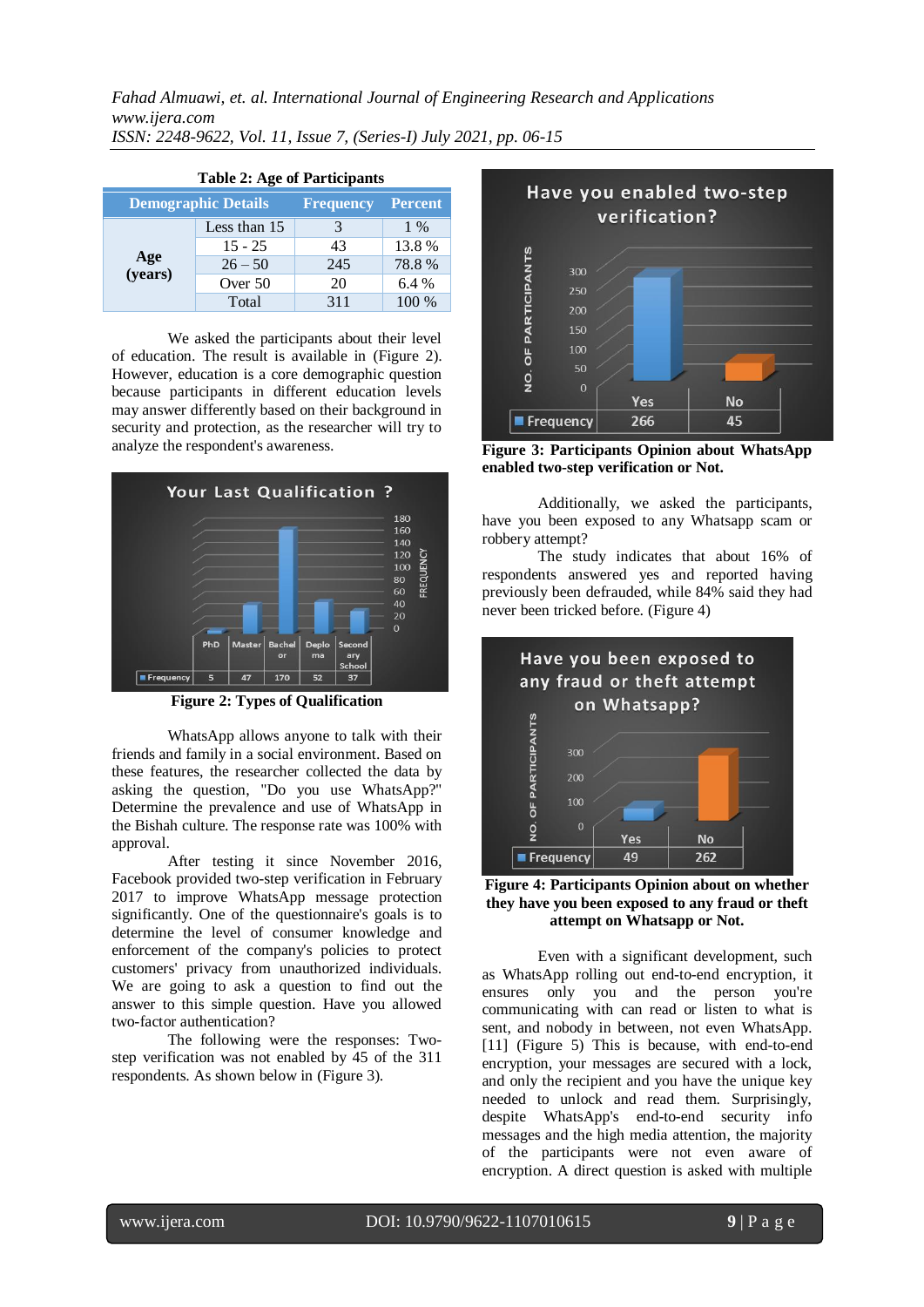answering options (Table 3). A straightforward question is asked with multiple answer options. How did the attempted hack/fraud/data theft take place?

- I have received a link, and I clicked on it.
- I have been contacted by someone on the phone.
- I got a message from someone I trust, but his account was compromised
- I was asked to download an application to provide a service related to WhatsApp
- Other than that

The number of participants in this question was (49), and the highest share for selection was I got a message from someone I trust, but his account was compromised. With 29 frequencies (59%).



**Figure 5: End-To-end Encryption**

**Table 3: The methods used to deceive the** 

| <i>participants</i>                                                                   |           |         |  |  |  |  |  |
|---------------------------------------------------------------------------------------|-----------|---------|--|--|--|--|--|
| How did the attempted hack /<br>fraud / data theft take place?                        | Frequency | Percent |  |  |  |  |  |
| I have received a link and I<br>clicked on it.                                        | 9         | 2.9     |  |  |  |  |  |
| I have been contacted by<br>someone on the phone.                                     | 5         | 1.6     |  |  |  |  |  |
| I got a message from<br>someone I trust, but his<br>account was compromised           | 29        | 9.3     |  |  |  |  |  |
| I was asked to download an<br>application to provide a<br>service related to WhatsApp | 1         | 0.3     |  |  |  |  |  |
| Other than that                                                                       | 5         | 1.6     |  |  |  |  |  |
| No. of participants                                                                   | 49        | 15.8    |  |  |  |  |  |
| The remaining participants<br>are:                                                    | 262       | 84.2    |  |  |  |  |  |
| Total                                                                                 | 311       | 100     |  |  |  |  |  |

To understand the reasons used to make the participants fall victim to the hacker is a straightforward question asked to the participants with multiple answer options including text so that people can write any other reason. Most of the participants gave multiple reasons but the majority

chose (the other person (the attacker) asked for help and I was trying to help). (Table 4)

# **Table 4: The reasons used to make the participants fall victim to the hacker**

| Why did you act like<br>that?                                                                            | Frequency | Percent |
|----------------------------------------------------------------------------------------------------------|-----------|---------|
| There was an exciting<br>piece of news and I was<br>interested in reading it.                            | 12        | 3.9     |
| I was promised a<br>service, a discount, or a<br>prize and I wanted to<br>have it.                       | 3         | 1       |
| The other person (the<br>attacker) asked for help<br>and I was trying to<br>help.                        | 26        | 8.4     |
| The other person (the<br>attacker) asked me to<br>do a specific procedure<br>related to<br>work/business | 5         | 1.6     |
| Other                                                                                                    | 3         | 1       |
| No. of participants                                                                                      | 49        | 15.8    |
| The remaining<br>participants are:                                                                       | 262       | 84.2    |
| Total                                                                                                    | 311       | 100     |

Table (5) shows the number of breach attempts and the qualifications of the participants. Participants holding a Bachelor degree represents the majority of successful attempts with a percentage of (42.8%). Master degree holders comes second with a percentage of (22.4%). Almost equal to them, participants with diploma degree were (20.4%). Secondary-school participants represent (12.2%) of the total breaches.

#### **Table 5: Shows the number of breach attempts and the qualifications of the participants**

| Your Last Qualification? * Have you been exposed<br>to any fraud or theft attempt on Whatsapp? |  |       |                                                                              |                |       |  |  |
|------------------------------------------------------------------------------------------------|--|-------|------------------------------------------------------------------------------|----------------|-------|--|--|
|                                                                                                |  |       | Have you been<br>exposed to any<br>fraud or theft<br>attempt on<br>Whatsapp? |                | Total |  |  |
|                                                                                                |  |       | Yes                                                                          | N <sub>0</sub> |       |  |  |
| Secondary<br>School<br>Vour Last<br>Qualificati<br>on ?<br>on ?                                |  | Count |                                                                              | 31             | 37    |  |  |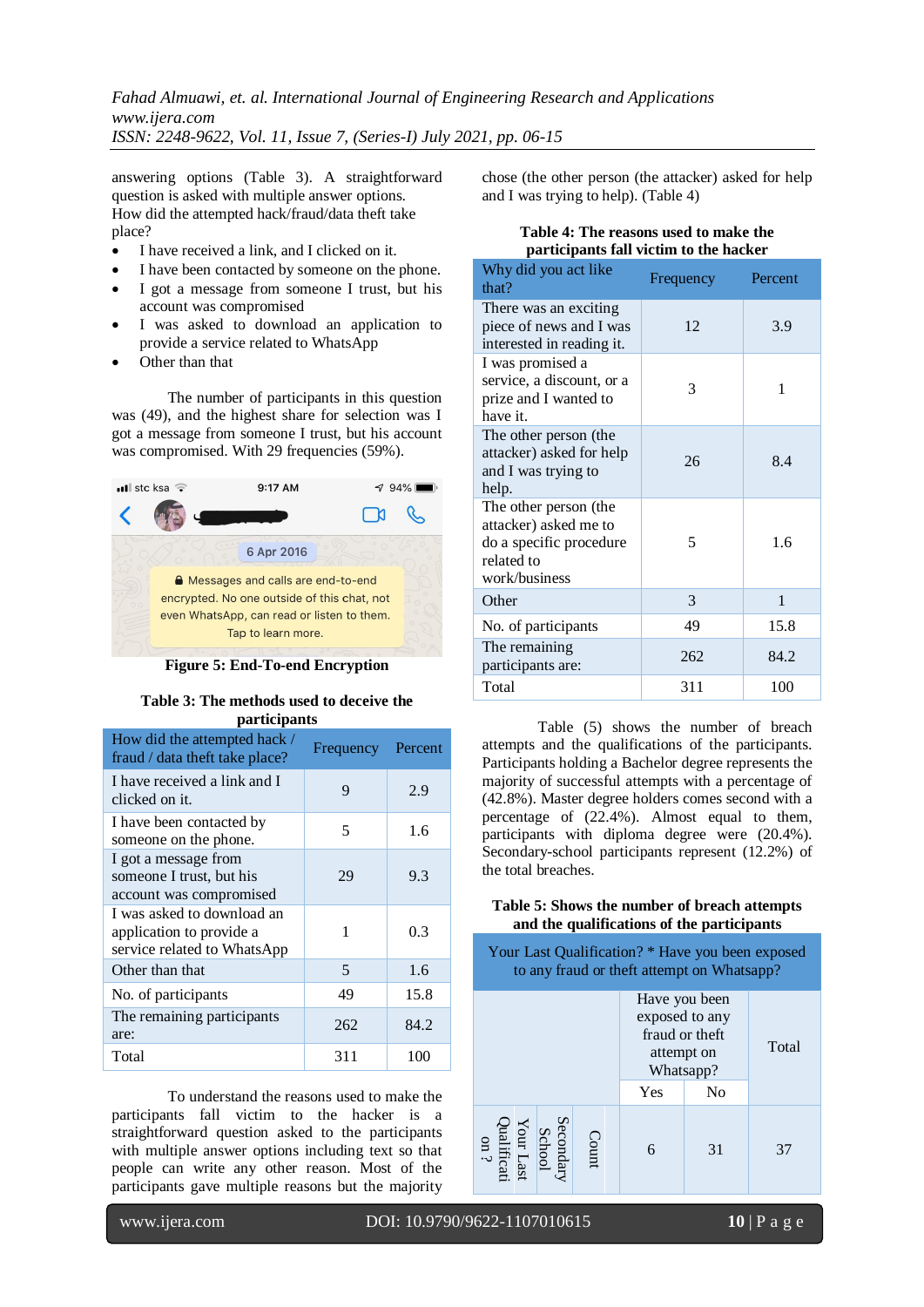| Fahad Almuawi, et. al. International Journal of Engineering Research and Applications |
|---------------------------------------------------------------------------------------|
| www.ijera.com                                                                         |
| ISSN: 2248-9622, Vol. 11, Issue 7, (Series-I) July 2021, pp. 06-15                    |

|       |                 | $\%$  | 1.90%  | 10.00%         | 11.90%  |
|-------|-----------------|-------|--------|----------------|---------|
|       | Diploma         | Count | 10     | 42             | 52      |
|       |                 | %     | 3.20%  | 13.50%         | 16.70%  |
|       | <b>Bachelor</b> | Count | 21     | 149            | 170     |
|       |                 | %     | 6.80%  | 47.90%         | 54.70%  |
|       | <b>Master</b>   | Count | 11     | 36             | 47      |
|       |                 | %     | 3.50%  | 11.60%         | 15.10%  |
|       | PHD             | Count | $\,1$  | $\overline{4}$ | 5       |
|       |                 | %     | 0.30%  | 1.30%          | 1.60%   |
| Total |                 | Count | 49     | 262            | 311     |
|       |                 | %     | 15.80% | 84.20%         | 100.00% |

Table (6) links between breach attempts and whether the victim has already enabled two-step verification. 41 out of 49 had their devices hacked while the installed version of WhatsApp had the two-step verification enabled. This represents 83.6% of the total successful breach attempts. The rest (16.4%) was not enabling this feature when the breach took place.

#### **Table 6: linkages between attempted breaches and whether or not the victim has enabled twostep verification**

| Have you enabled two-step verification? * Have you<br>been exposed to any fraud or theft attempt on<br>Whatsapp? |     |  |  |  |  |
|------------------------------------------------------------------------------------------------------------------|-----|--|--|--|--|
| Have you been<br>exposed to any<br>fraud or theft<br>Total<br>attempt on<br>Whatsapp?                            |     |  |  |  |  |
|                                                                                                                  | Yes |  |  |  |  |

|                                            | Yes         | Count           | 41     | 225    | 266     |
|--------------------------------------------|-------------|-----------------|--------|--------|---------|
|                                            |             | % of<br>Total   | 13.20% | 72.30% | 85.50%  |
| Have you enabled two-step<br>verification? | $\rm _{NO}$ | Count           | 8      | 37     | 45      |
|                                            |             | $%$ of<br>Total | 2.60%  | 11.90% | 14.50%  |
| Total                                      |             | Count           | 49     | 262    | 311     |
|                                            |             | $%$ of<br>Total | 15.80% | 84.20% | 100.00% |

Table (7) shows the relationship between the number of breach attempts and how they take place. The first with the highest percentage  $(59.20\%)$  is by receiving a message from someone the victim trusts and whose devise has been compromised. The second hacking method is that the victim received a link and he clicked on it with a percentage of (18.40%). The third happens when someone contacted the victim on phone (10.20%). Asking the victim to download an application to provide a service related to WhatsApp is the fourth hacking method with a percentage of (2.00%). Of the sample, (10.20%) preferred not to explain how the breach happen.

#### **Table 7: Shows the relationship between the number of breach attempts and how they take place**

|                                                                              |                                                                                                                                      |      | piace  |              |        |  |
|------------------------------------------------------------------------------|--------------------------------------------------------------------------------------------------------------------------------------|------|--------|--------------|--------|--|
|                                                                              | How did the attempted hack / fraud / data theft take<br>place? * Have you been exposed to any fraud or<br>theft attempt on Whatsapp? |      |        |              |        |  |
| Have you been<br>exposed to any<br>fraud or theft<br>attempt on<br>Whatsapp? |                                                                                                                                      |      |        |              | Total  |  |
|                                                                              |                                                                                                                                      |      | Yes    | No           |        |  |
| attempted hack /<br>fraud / data theft                                       | I have<br>Count<br>received a<br>link and I<br>clicked on                                                                            |      | 9      | $\mathbf{0}$ | 9      |  |
| it.                                                                          |                                                                                                                                      | $\%$ | 18.40% | 0.00<br>$\%$ | 18.40% |  |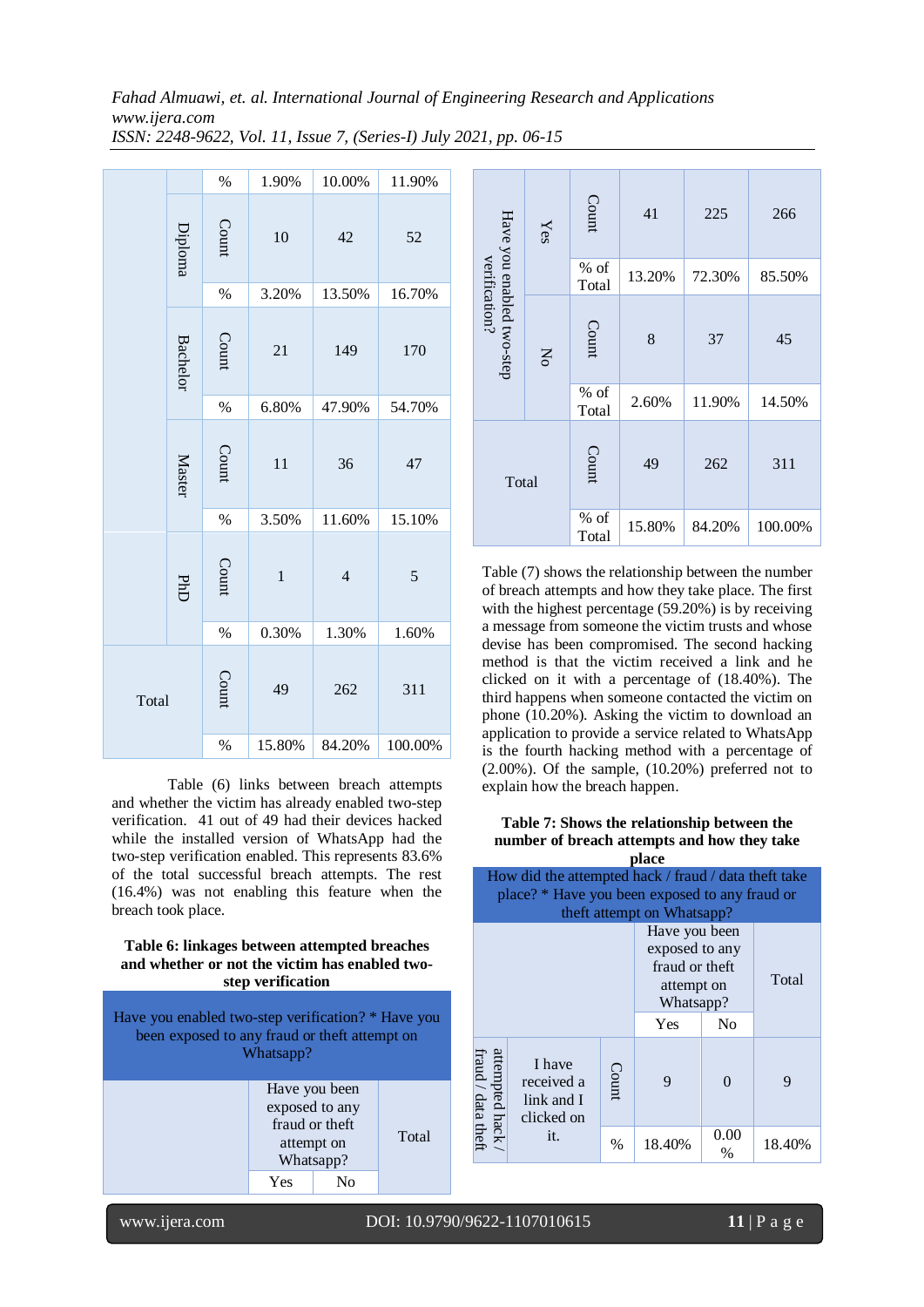|       | I have been<br>contacted<br>by someone<br>on the                                                                                        | Count         | 5              | $\mathbf{0}$   | 5                       |
|-------|-----------------------------------------------------------------------------------------------------------------------------------------|---------------|----------------|----------------|-------------------------|
|       | phone.                                                                                                                                  | $\%$          | 10.20%         | 0.00<br>$\%$   | 10.20%                  |
|       | I got a<br>message<br>from<br>someone I<br>trust, but<br>his account<br>was                                                             | Count         | 29             | $\overline{0}$ | 29                      |
|       | compromis<br>ed                                                                                                                         | $\frac{0}{0}$ | 59.20%         | 0.00<br>$\%$   | 59.20%                  |
|       | I was asked<br>$f_{\Omega}$<br>download<br>an<br>application<br>to provide a<br>service<br>related to<br>WhatsApp<br>Other than<br>that | Count         | $\mathbf{1}$   | $\overline{0}$ | $\mathbf{1}$            |
|       |                                                                                                                                         | $\%$          | 2.00%          | 0.00<br>$\%$   | 2.00%                   |
|       |                                                                                                                                         | Count         | 5              | $\theta$       | 5                       |
|       |                                                                                                                                         | $\%$          | 10.20%         | 0.00<br>$\%$   | 10.20%                  |
| Total |                                                                                                                                         | Count         | 49             | $\overline{0}$ | 49                      |
|       |                                                                                                                                         | $\%$          | 100.00<br>$\%$ | 0.00<br>$\%$   | 100.00<br>$\frac{0}{0}$ |

#### **IV. RESULTS**

From the findings, breaches still exist with a percentage of 15.75% of the total participants of the questionnaire. Security measures in WhatsApp application are not enough to prevent breaches from occurring. This does not mean that security measures such as: Two-Step verification and End-to-End encryption are not strong enough or that they are inadequate. The reason behind such high percentage in breaches may be linked to human factor.

About 59% of the breaches took place when the attacker sends a message to the victim impersonating someone else. So, no matter what encryption the application uses or even whether it employs the two-step verification, users fall victims

because they trust the other party then based on that they voluntarily do what the other party request them to do. And this has nothing to do with how strong the encryption is or how many security measures the application adopt. (Figure 6)



#### **Figure 6: Statistics indicating how many people were exposed to risks dependent on whether twostep verification was enabled or not**

After analyzing the responses to this question (Have you enabled two-step verification?), 266 participants out of 311 were enabling this feature which represents 85.5% of the total participants. 45 participants (14.5%) reports not enabling the feature (figure 7). This shows that the majority of the sample are aware of the risks and security threats that the use of the application has.

The researcher suggests that such a feature should be changed from being optional to being obligatory on users. Several actions in the application right now do not require the two-step verification to be set.

When a device linked to a specific account of a person changed, other contacts receive a notification that the key of end-to-end encryption has been changed and tells the user to ensure that key is identical with the other user who has changed his device. The problem with this is that if the user contacted the other one using the same application to do the verification, the other person could be an attacker. This security notice does not show how the user should do this step. The researcher suggests that this notification should be improved to give options for the user to do like making a phone call with the person to validate the encryption key. It should also warn the user against using the same application when doing the verification process.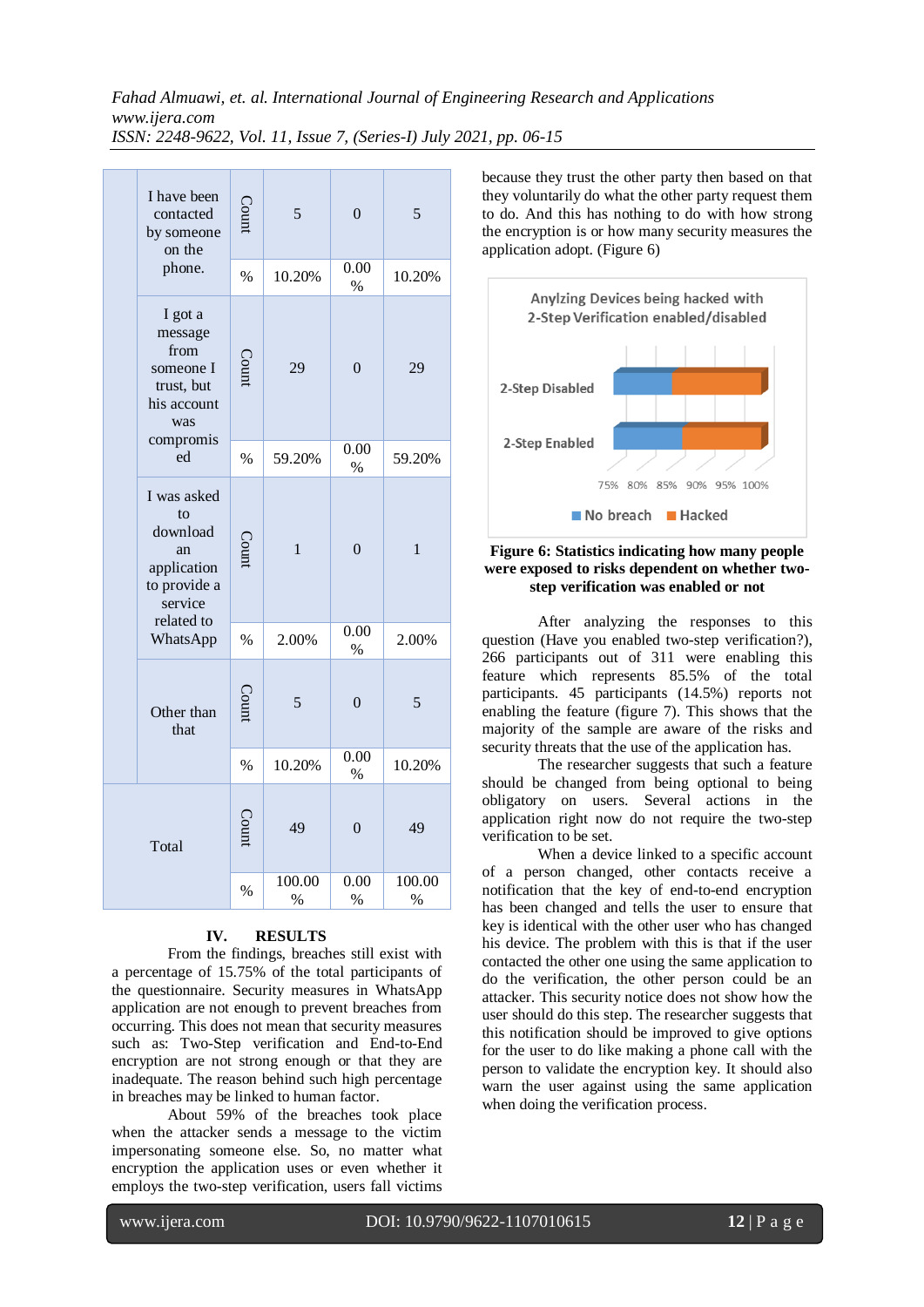



The questionnaire shows that the most common way is when a user receives a message from someone the victim trusts and whose devise has been compromised with a percentage of 59.20% of all reported breaches. The human factor should be helped using various techniques to overcome ambiguity that is usually utilized in breach attempts.

Probably all breaches in Whatsapp starts with an attacker compromises the account of a user and has control over it then starts contacting other users in the contact list of the compromised device pretending to be the original user. (Figure 8)

The researcher thinks that current way of transferring an account which involves just entering a verification code (six-digit number sent in a SMS message to the phone number) is not secure enough. The researcher suggests hardening the transferring of an account from one device to another by applying some techniques:

- There should be a message sent from Whatsapp company to the device that the account was originally linked to. The message could be something similar to this " ... There is an attempt to transfer your account from this device to another device. Do you start this request?".
- The message should also shows when this attempt happen in addition to any available info about the device being used like the operating system (android, iOS, …), make and model of the device, …etc. That should make the original user aware of the account transferring procedure rather than relying on a six-digit code.
- It could involve the usage of fingerprint in the procedure of account-transferring



**Figure 8: Participants Opinion about Hacking attempts**

#### **V. CONCLUSIONS**

Surely WhatsApp is indispensable on the phone, anyone can use it to exchange messages, video calls and voice calls between two parties for free. Because of this fame, the application became vulnerable to piracy, espionage, and surveillance. So, when you use WhatsApp, you are vulnerable to penetration at any moment unless you take the basic security and protection steps recommended by the WhatsApp company. In this aspect, the researcher raised several questions by making a questionnaire that was presented to a sample of the residents of Bishah province to measure and know the methods of penetration and threats they were exposed to through the use of WhatsApp application and the extent of their commitment to apply the instructions for security and protection and update the application with security patches that WhatsApp LLC develops.

The percentage of attacks reported by respondents was 15.75% of the total respondents. This does not mean that security measures such as: two-step verification and end-to-end encryption are not strong or insufficient. The researcher believes that the cause of this high percentage of breaches is related to the human factor. Therefore, regardless of the encryption used by the app or even whether it uses two-step verification, users still fall victims because they trust the other party since they voluntarily do what the other party asks them to do. There are some other things WhatsApp users should do to ensure security. The first of which is to run the "Show Security Notifications" option. This will alert the user if a contact's security code has changed and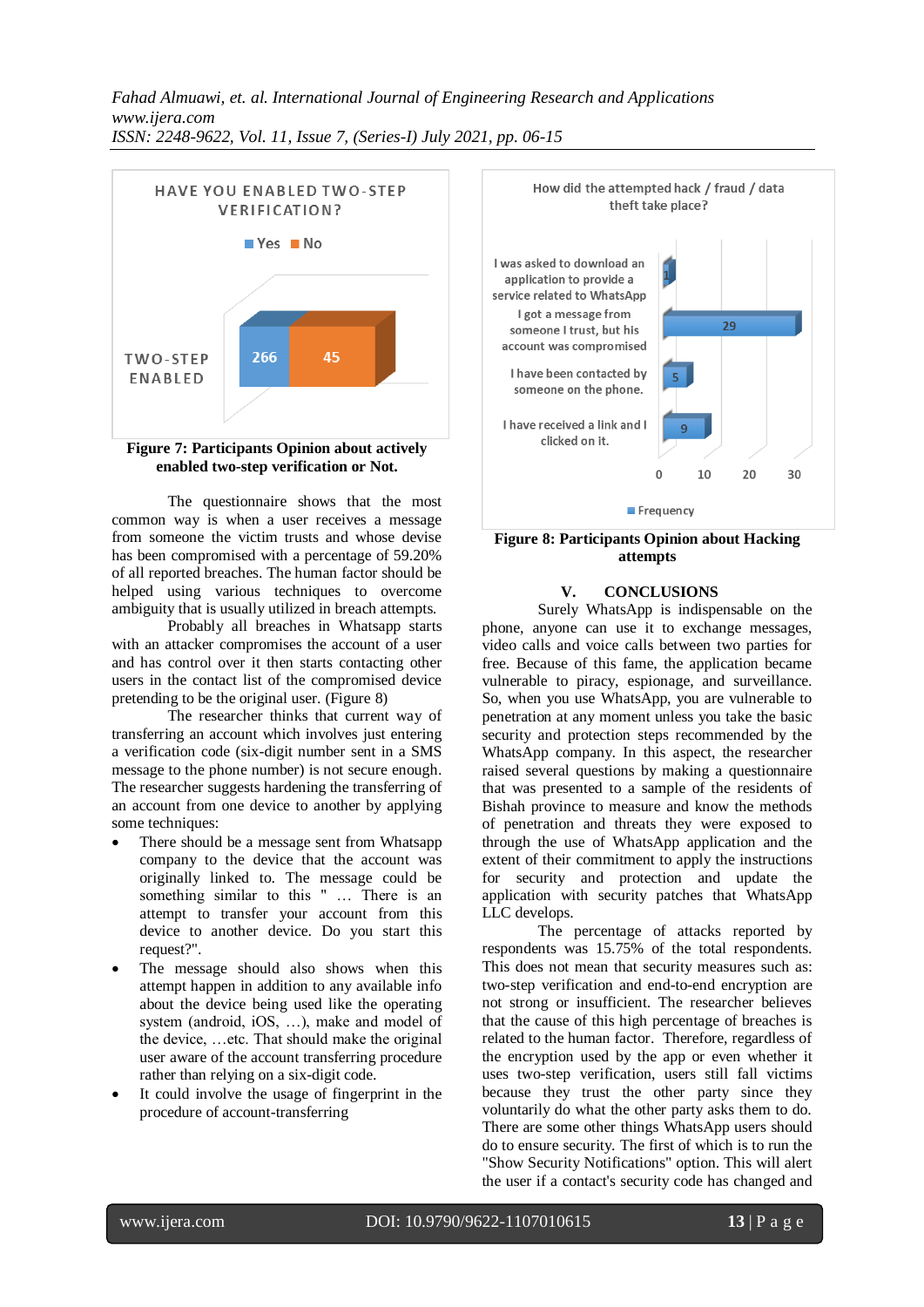is likely to be compromised. The researcher suggests that activating the alert should be mandatory and not optional, as well as to increase security in the event of an alert that the contact security code has been changed, and several ways are suggested to make sure that they contact the person to ensure his identity using different methods like sending a text message containing a code stating clearly that there is an attempt to transfer the user account to another device or usage of fingerprint in the procedure of account-transferring.

#### **REFERENCES**

- [1]. Nastase, Lavinia. "Security in the internet of things: A survey on application layer protocols." 2017 21st international conference on control systems and computer science (CSCS). IEEE, 2017.
- [2]. Mouton, Francois, et al. "Necessity for ethics in social engineering research." Computers & Security 55 (2015): 114-127.
- [3]. Beckers K, Krautsevich L, Yautsiukhin A. Analysis of social engineering threats with attack graphs. DPM/SETOP/QASA, Vol. 8872 of Lecture Notes in Computer Science Springer. Springer; 2014:216‐232
- [4]. Weichbroth, Paweł, and Łukasz Łysik. "Mobile Security: Threats and Best Practices." Mobile Information Systems 2020 (2020).
- [5]. Okereafor, Kenneth, and Rania Djehaiche. "A Review of Application Challenges of Digital Forensics." International Journal of Simulation Systems Science and Technology 21.2 (2020): 35-1
- [6]. Guan, D. J., Chia-Mei Chen, and Jia-Bin Lin. "Anomaly based malicious url detection in instant messaging." Proceedings of the joint workshop on information security (JWIS). Vol. 43. 2009.
- [7]. Parlakkılıç, Alaattin. "Cyber Terrorism Through Social Media: A Categorical Based Preventive Approach." International Journal of Information Security Science 7.4 (2018): 172-178.
- [8]. Bullée, Jan‐Willem Hendrik, et al. "On the anatomy of social engineering attacks—A literature‐based dissection of successful attacks." Journal of investigative psychology and offender profiling 15.1 (2018): 20-45.
- [9]. Schrittwieser, Sebastian, et al. "Guess who is texting you? evaluating the security of smartphone messaging applications." (2012).
- [10]. Cai, Xiang, et al. "A systematic approach to developing and evaluating website fingerprinting defenses." Proceedings of the 2014 ACM SIGSAC Conference on

Computer and Communications Security. 2014.

- [11]. Whatsapp, Website, online, About end-to-end encryption ttps://faq.whatsapp.com/general/security-andprivacy/end-to-end-encryption/?lang=en.
- [12]. Salahdine, Fatima, and Naima Kaabouch. "Social engineering attacks: a questionnaire." Future Internet 11.4 (2019): 89.
- [13]. Sushama, C., M. Sunil Kumar, and P. Neelima. "Privacy and security issues in the future: A social media." Materials Today: Proceedings (2021).
- [14]. Sutikno, Tole, et al. "WhatsApp, viber and telegram: Which is the best for instant messaging?." International Journal of Electrical & Computer Engineering (2088- 8708) 6.3 (2016).
- [15]. Conteh, Nabie Y., and Paul J. Schmick. "Cybersecurity: risks, vulnerabilities and countermeasures to prevent social engineering attacks." International Journal of Advanced Computer Research 6.23 (2016): 31.
- [16]. Aldawood, Hussain, and Geoffrey Skinner. "A taxonomy for social engineering attacks via personal devices." International Journal of Computer Applications 975 (2019): 8887.
- [17]. Johari, Rahul, et al. "S2NOW: Secure Social Network Ontology Using WhatsApp." Security and Communication Networks 2021 (2021).
- [18]. "Number of mobile phone messaging app users worldwide from 2016 to 2021," https: www.statista.com statistics 483255 numberof- mobilemessaging-users-worldwide, 2018.
- [19]. Weichbroth, Paweł,Łysik, Łukasz, "Mobile Security: Threats and Best Practices" in Mobile Information Systems, 2020.
- [20]. WhatsApp, WhatsApp Encryption Overview. Technical report (2016). https://www.whatsapp.com/security/WhatsAp p-Security-Whitepaper.pdf
- [21]. Church, Karen, and Rodrigo De Oliveira. "What's up with WhatsApp? Comparing mobile instant messaging behaviors with traditional SMS." Proceedings of the 15th international conference on Human-computer interaction with mobile devices and services. 2013.
- [22]. Hadnagy, Christopher. Social engineering: The art of human hacking. John Wiley & Sons, 2010.
- [23]. Long, Johnny. No tech hacking: guide to social engineering, dumpster diving, and shoulder surfing. Syngress, 2011.